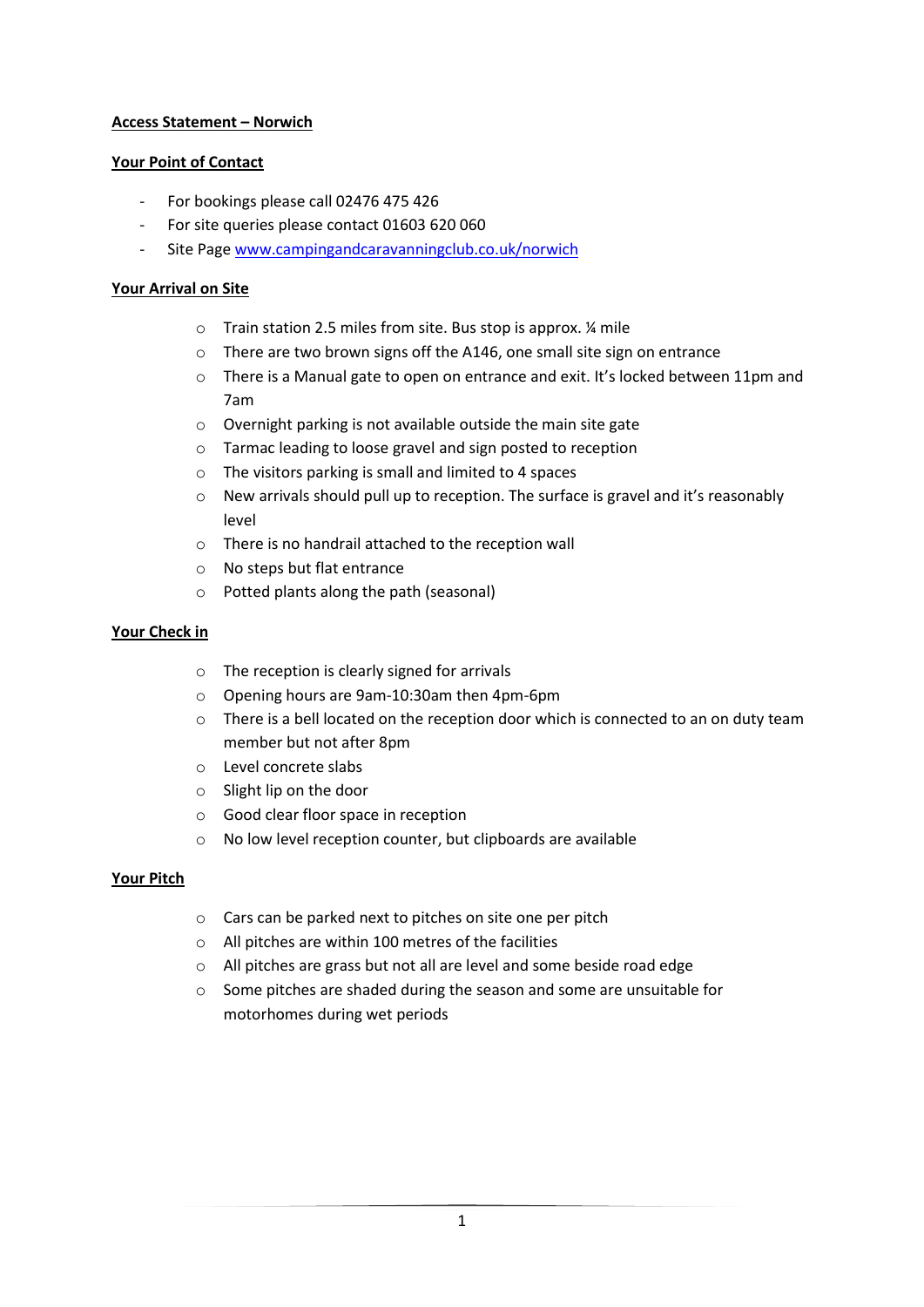# **Your Facilities**

- o There is a clear, well maintained path leading to the facilities
- o Flat entry to the facility block from the front only
- o There is a gentle ramp leading in to the block from one direction
- o There are no steps in to the ladies and gents
- o There is one semi-ambulant cubicle in both men's and ladies
- o All sinks have round taps throughout
- o There are seats in all showers
- o The showers are operated by a push button in men's and ladies
- o The showers are on level floor
- o The facility block as low level, wall mounted lights

# **Your Accessible Facilities**

o There are no dedicated accessible facilities on site

# **Your Laundry and Food Preparation Areas**

- o The laundry and food preparation areas both have level access
- o The approach path is concrete
- o The taps are screw top
- o The washing machine is front loading and can be reached from the floor
- o The tumble dryers are front loading and can be reached from the floor
- o There is a wall mounted iron
- o There is a free standing ironing board
- o There are indoor washing up facilities available
- o All washing up sinks have screw top taps
- o There is an outdoor drying area with one rota dryer
- o There is no low level sink in the washing up area

### **Your Recreational Areas**

o There is no dedicated recreational area on site

### **Waste, Fire and Evacuation**

- o The refuse areas is next to the site entrance with no recycling
- o There are no steps of kerbs restricting access to the refuse areas
- $\circ$  There is a fence on three sides All bins on site are full height industrial 1100L units
- $\circ$  There is a fire triangle located at the water point which has unrestricted accessed over grass. And a fire rotary bell on the facility block wall
- o The firefighting equipment is accessed over grass
- $\circ$  The assembly points are located at the main entrance is loose gravel and the other is in the far camping field which is grass next to the dog walk
- o Campers are briefed about the assembly point on arrival. There are clear signs